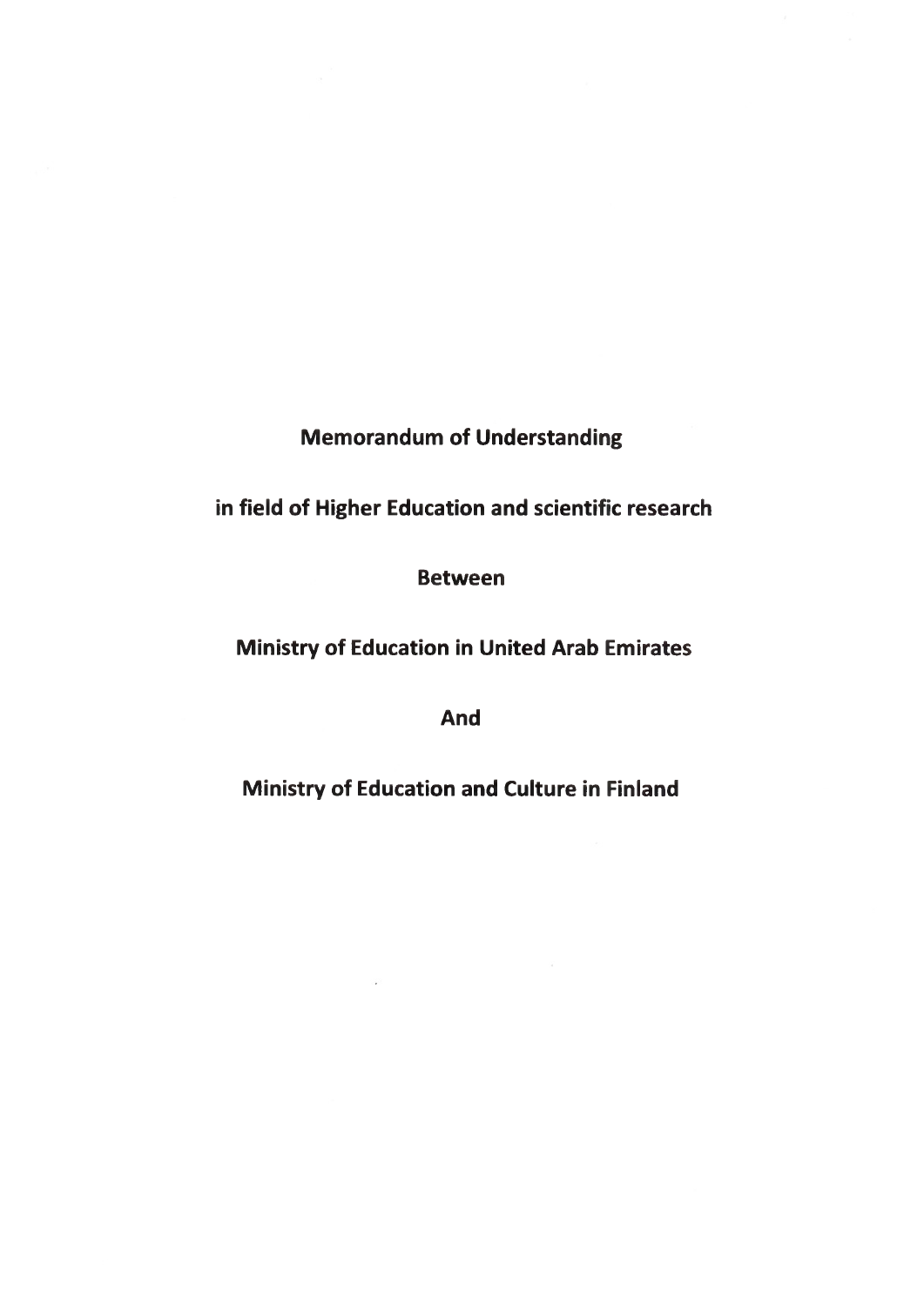#### **Introduction**

Based on the common desire between the Ministry of Education in the United Arab Emirates and the Finnish Ministry of Education and Culture in Finland (referred to as the "parties") to settie and strengthen cooperation in the field of higher education and Scientific research.

As a direct result of the results of the joint consultations of officials of the parties on education in both countries, the parties deeided to sign this memorandum of understanding in accordance with the following provisions:

#### **Paragraph 1**

Both parties will encourage direct relations and cooperation betvveen institutions of higher education and publie and private research organizations in both countries.

#### **Paragraph 2**

Both parties will enhance the exchange of visits of experts, researchers and students in various Scientific fields. New study options and cooperation possibilities between higher education institutions in both countries will also be enhanced.

Both parties will be encouraged to hold Scientific seminars and conferences, give lectures of mutual and mutual interest, as well as participate in seminars and conferences that will be held in both countries.

Cooperation is also encouraged in international cooperation programs funded by international agencies and organizations as well as private sector partners.

#### **Paragraph 3**

Both parties will exchange information related to, for example: academic equality, open science and open access, integrity of research, funding and orientation of higher education and distance learning.

The parties will encourage higher education institutions to share knowledge of best practices in higher education, study and research environments.

The parties agree that this Memorandum of Understanding is based on mutual respect for higher education core values and research values, including fair access, publie accountability, academic freedom, institutional independence and social responsibility, as indicated in the 1997 UNESCO recommendation regarding the status of faculty members in higher education and subsequent instruments.

The two parties share information about the implementation of these values and any concerns regarding their implementation in the context of any partnerships, higher education programs and scientific research within the framework of this Memorandum of Understanding.

#### **Paragraph 4**

Both parties shall encourage academic mobility between the two countries, especially to study in higher education institutions in both countries.